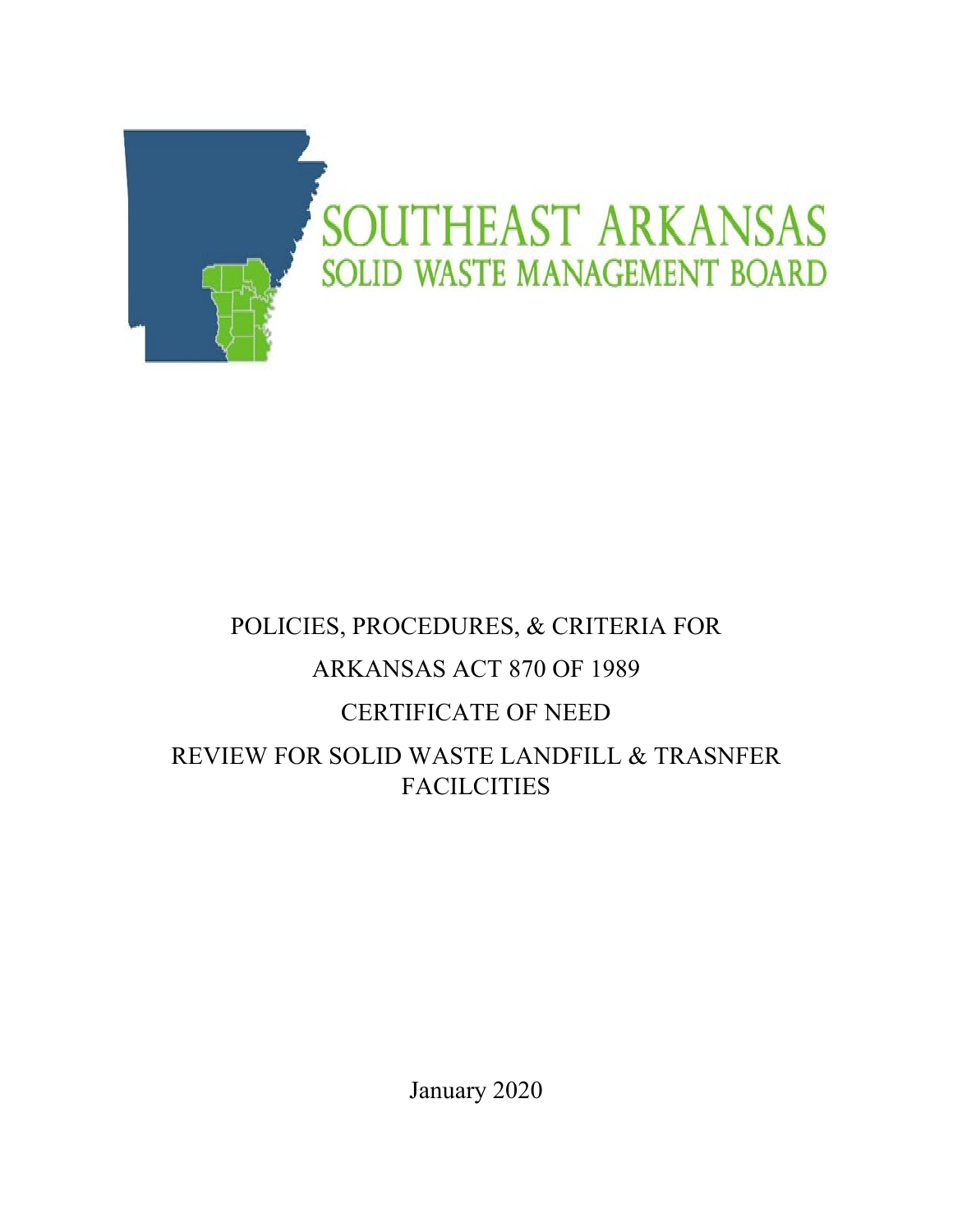# **CONTENTS**

| Rule 1.         | Description                                | 3  |
|-----------------|--------------------------------------------|----|
| Rule 2.         | Definitions                                | 4  |
| Rule 3.         | Purpose & Applicability                    | 5  |
| Rule 4.         | General                                    | 5  |
| Rule 5.         | Scope of Certificate of Need               | 6  |
| Rule 6.         | Notice of Intent                           | 6  |
| Rule 7.         | Enforcement                                | 7  |
| Rule 8.         | Adoption & Public Notice of Review         | 7  |
| Rule 9.         | Procedures for Certificate of Need Review  | 8  |
| <b>Rule 10.</b> | Criteria for Review of Certificate of Need | 10 |
| Rule 11.        | Continuing Effect of a Certificate of Need | 11 |
| <b>Rule 12.</b> | Sixty (60) Day Application Process         | 11 |
| Rule 13.        | Appeals of Decision of the (SEARSWMB)      | 13 |
| Resolution      |                                            | 14 |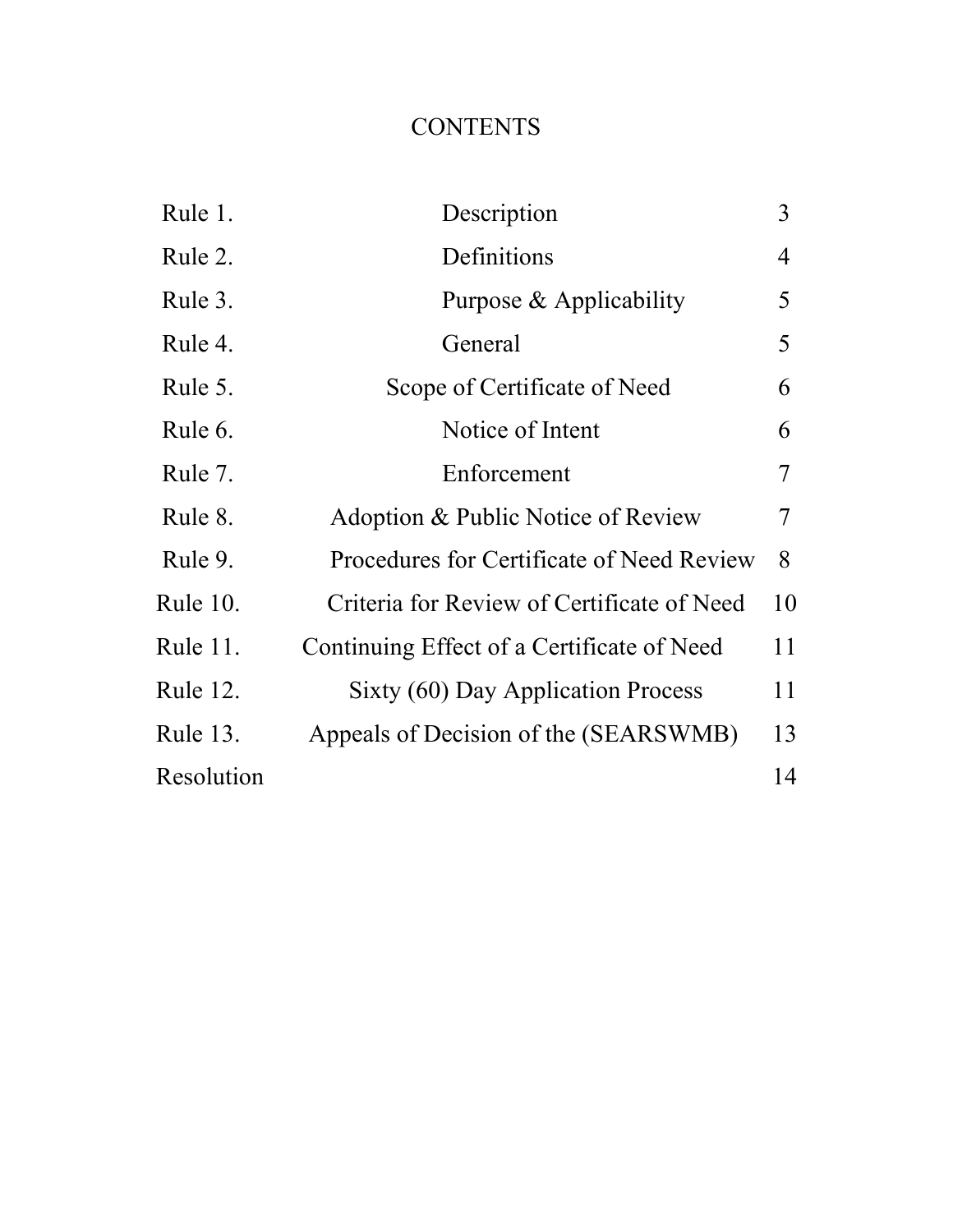# CERTIFICATE OF NEED REVIEW FOR SOLID WASTE LANDFILL & TRANSFER FACILTIES

### Rule 1. Description

The Southeast Arkansas Regional Solid Waste Management Board (SEARSWMB) is the designated Board to conduct the sold waste planning and management responsibilities mandated in Section Four (4) of Arkansas Act 870 of 1989. This bboard has been dully designated under the terms and conditions prescribed in Section Three (3) of Section nine (9) , as applicable, of Act 870 of 1989, and its jurisdictional boundaries include: Arkansas, Ashley, Bradley, Chicot, Cleveland, Desha, Drew, Grant, Jefferson, and Lincoln Counties.

The State Law referred to above provides that the SEARSWMB shall have the following powers and duties:

- a. Collect data, study and evaluate the solid waste management needs of all localities within this jurisdiction, as provided in Section Five (5) of the law, and to publish findings as a Regional Needs Assessment.
- b. Evaluate on a continuous basis the solid waste needs of this jurisdiction, and thereby update the Regional Needs Assessments at least biennially, yearly or as required by ADEQ;
- c. Formulate recommendations to all local governments within this jurisdiction on solid waste management issues, and to formulate plans for providing adequate solid waste management;
- d. Issue or deny Certificates of Need to any applicant for a solid waste landfill permit within this jurisdiction;
- e. Adopt such rules or regulations as necessary to assure: 1) consistency of review and decision-making procedures/criteria among the Boards, and public notice and participation in any findings or rulings of this Board; and
- f. Carry out all other powers and duties conferred by Act 870 of 1989.

Rule 2. Definitions

#### **Affected Persons:**

Includes: The applicant, the Arkansas Department of Environment Quality (ADEQ); the Regional Solid Waste Management Board (RSWMB) where applicable, for the area in which the proposed solid waste landfill is to be located; SEARSWMB having jurisdiction in contiguous areas to the location; units of general local government, within the geographic area served or to be served by the applicant and within the Southeast Arkansas Regional Solid Waste Management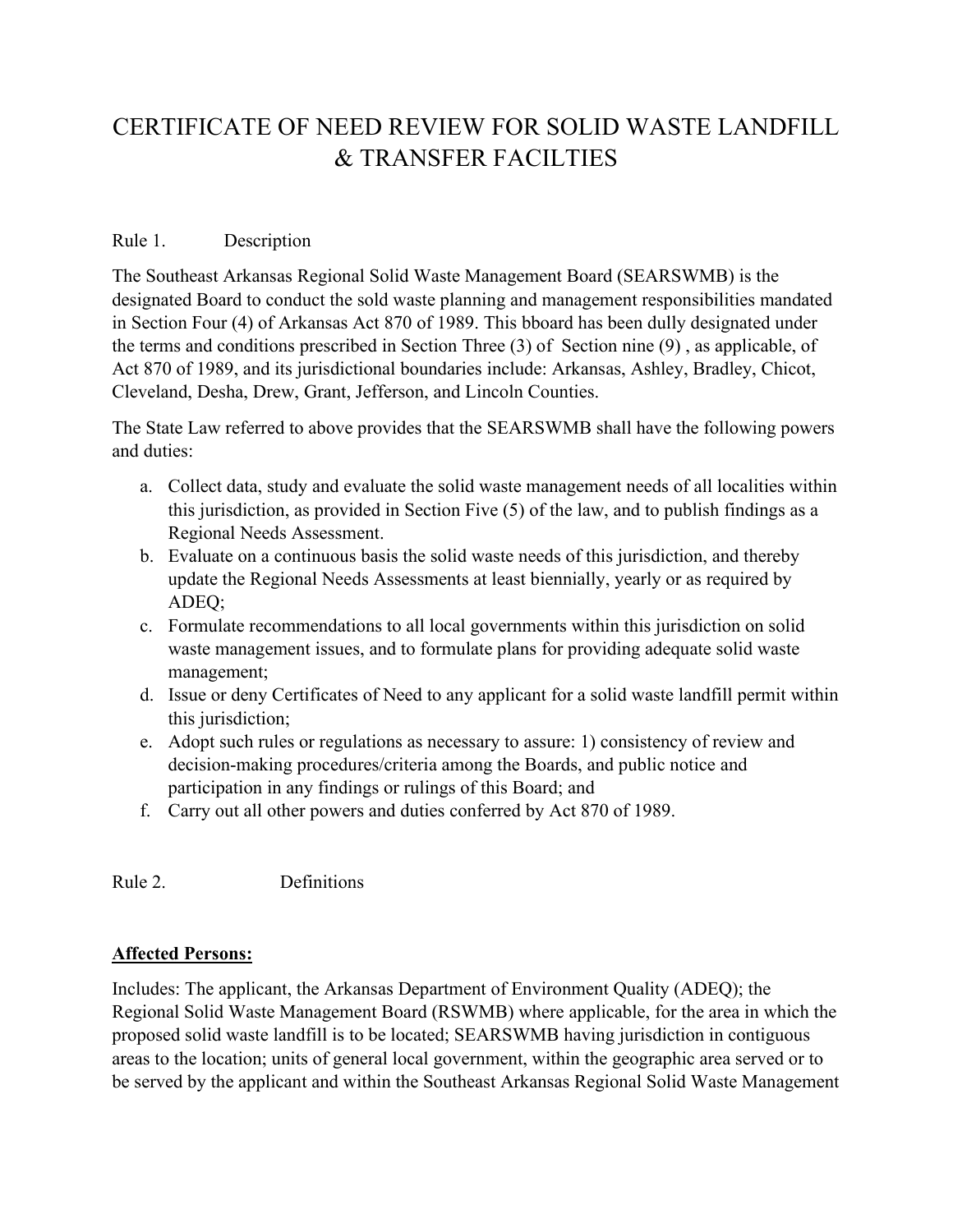Board )SEARSWMB) and solid waste landfill permittees having a permitted solid waste disposal site in the SEARSWMB in which the landfill is proposed to be located.

# **Interested Party:**

The Director or his designee, the Board, the person making application to the Board or any person submitting written comments on the application within the public comment period.

# **Certificate of Need:**

A certificate issued by the Southeast Arkansas Regional Solid Waste Management Board to an individual or organization proposing to obtain a landfill permit for solid waste disposal. The certificate recognizes that such landfill, when available, will be needed by those for whom it is intended. A Certificate of Need is a condition of application for a solid waste landfill permit under the Arkansas Solid Waste Management Code. The Department may deny any permit based upon the denial of a Certificate of Need by the Southeast Arkansas Regional Solid Waste Management Board.

# **Certificate of Need Review:**

Review of petitions for Certificates of Need where the landfill if permitted will be located in this jurisdictional area. Under Arkansas Act 870 of 1989, RSWMB, where applicable, are required to have the respective Board administer a Certificate of Need Review Program.

#### **Solid Waste:**

All putrescible and non-putrescible waste in solid or semi-solid form, including, but not limited to yard or food waste, waste glass, waste metals, waste plastics, wastepaper, waste paperboard, and all other solid or semi-solid wastes regulating from industrial, commercial, agricultural, community and residential activities.

#### **Landfill:**

A permitted landfill under the Arkansas Solid Waste Management Act, Arkansas Code8-6-201 et seq., except those permitted landfills where a private industry bears the expense of operating and maintaining the landfill solely for the disposal of wastes generated by the industry.

#### Rule 3. Purpose and Applicability

A. The Southeast Arkansas Regional Solid Waste Management Board will administer the Certificate of Need Review Program which: 1) applies to the offering of new or increased solid waste landfill disposal capacity within its jurisdictional boundaries, and 2) is consistent with the laws of the State.

B. In performing its review functions, the Southeast Arkansas Regional Solid Waste Management Board shall follow procedures and apply criteria developed in accordance with procedures and regulations herein.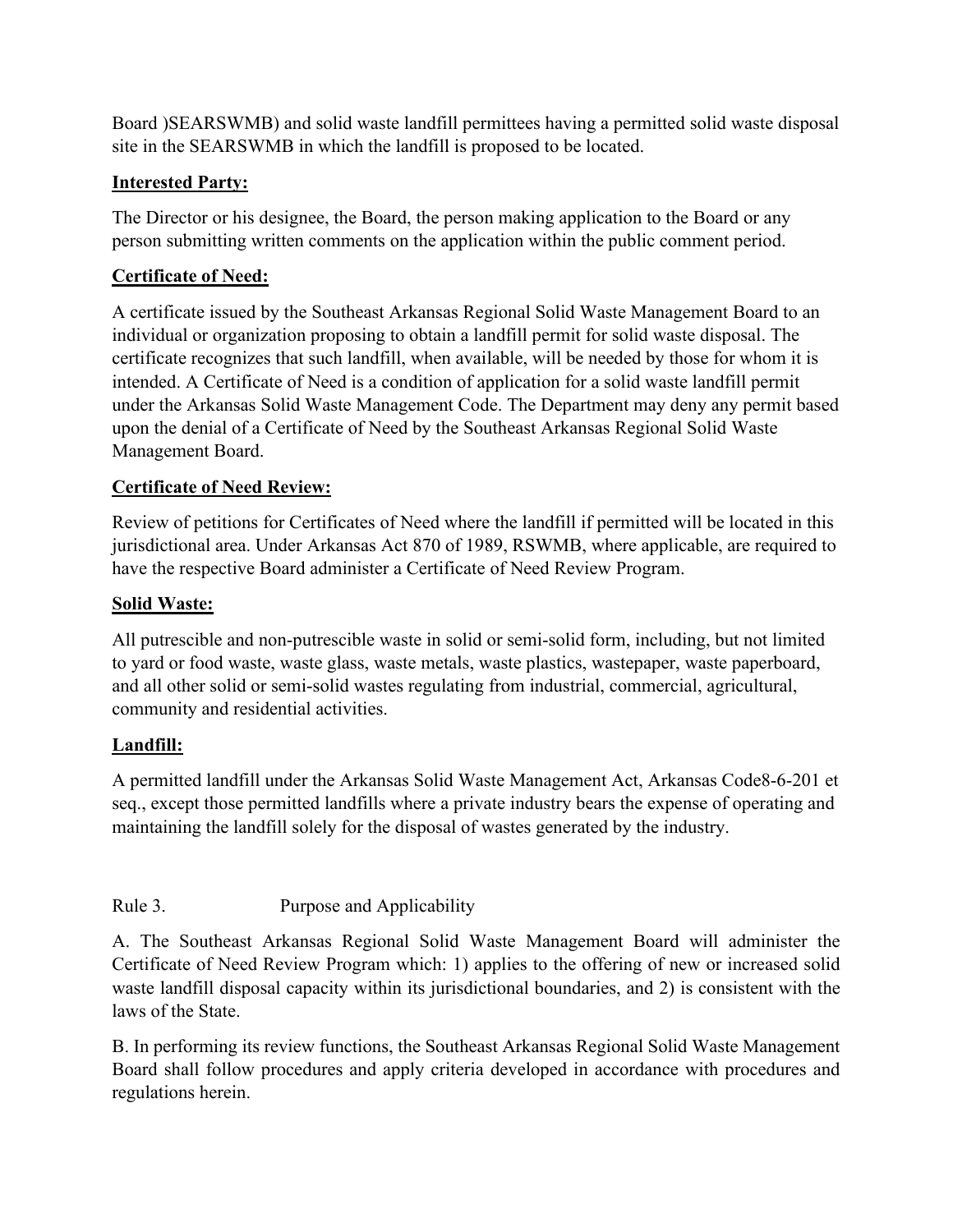Rule 4. General

A. The Southeast Arkansas Regional Solid Waste Management Board will administer within the Southeast Arkansas Regional Solid Waste Service Area a Certificate of Need Review Program.

B. Only the Southeast Arkansas Regional Solid Waste Management Board will issue or deny Certificates of Need for proposed landfill permits within the Southwest Arkansas Regional Solid Waste Service Area.

C. In issuing or denying Certificates of Need, the Southeast Arkansas Regional Solid Waste Management Board will take into account the findings enumerated in the Regional Needs Assessment Report applicable to the area where the landfill site is proposed, and the criteria enumerated in RULE 4., Paragraphs c., d., e., and RULE 10.

D. Each decision of the Southeast Arkansas Regional Solid Waste Management Board to issue a Certificate of Need must be consistent with the Regional Needs Assessment.

E. Each decision of the Southeast Arkansas Regional Solid Waste Management Board to issue or deny a Certificate of Need must be based on documented evidence clearly indicating that the proposed solid waste facility.

**(A)** Is consistent with the regional planning strategy adopted by the board in the regional needs assessment or the regional solid waste management plan;

**(B)** Does not conflict with existing comprehensive land use plans of any local governmental entities;

**(C)** Does not disturb an archaeological site as recognized by the Arkansas Archeological Survey or a rare and endangered species habitat as recognized by the Arkansas State Game and Fish Commission or the United States Fish and Wildlife Service;

**(D)** Will not adversely affect the public use of any local, state, or federal facility, including, but not limited to, parks and wildlife management areas;

**(E)** Does not conflict with the requirements of state laws and rules or federal laws and regulations on the location of disposal facilities;

**(F)** If located in the hundred-year floodplain, does not restrict the flow of the hundred-year flood, reduce the temporary water storage capacity of the floodplain, or result in washout of solid waste so as to pose a hazard to human health or the environment; and

**(G)** If the transfer station proposes to transfer waste outside of the regional solid waste management district in which it is located, the petition shall also contain documentation that the district to which the waste will be transferred has been notified and that the board of that district has approved the receipt of the waste. This provision shall not apply if the waste is being transported for disposal outside the geographical limits of this state.

**(H).** Any other information deemed necessary by the Board.

**(I)**. Subject to Arkansas Regulation 22 and any amending to Arkansas Regulation 22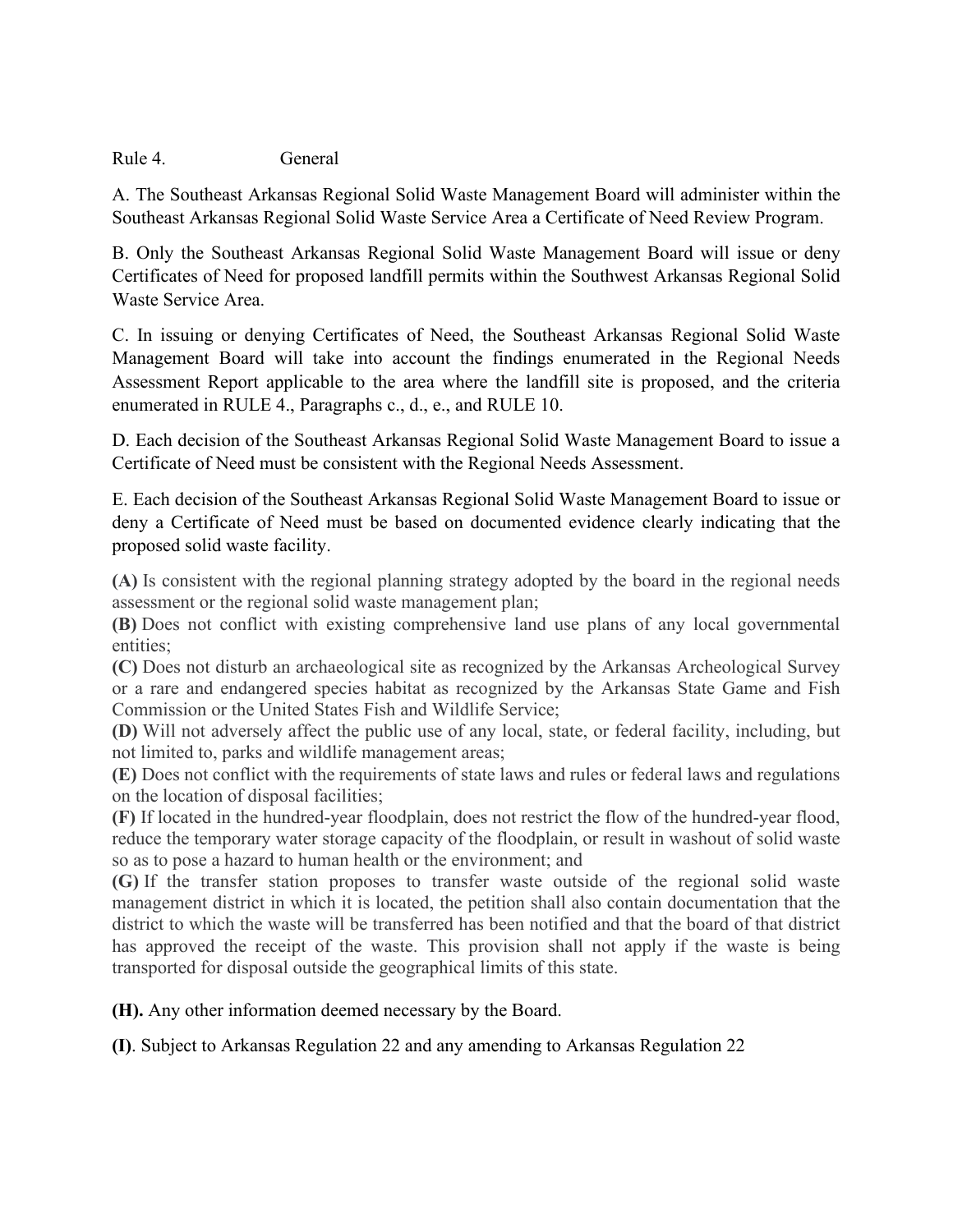NOTE: The decision of the Southeast Arkansas Regional Solid Waste Management Board to issue or deny a Certificate of Need shall not be based on any technical merits related to the proposed or existing solid waste landfills.

Rule 5. Scope of Certificate of Need Program

The Southeast Arkansas Regional Solid Waste Management Board will conduct reviews for new or increased solid waste landfill disposal capacity to be located or proposed to be located in the Southeast Arkansas Regional Solid Waste Service Area and which are subject to review under the Certificate of Need Program. Following are the only types of permits that are reviewable under the Certificate of Need Program:

- a. Permits for new solid waste landfill disposal sites,
- b. Transfer of existing solid waste landfill disposal permits,
- c. Reclassification of existing solid waste landfill disposal permits.

Rule 6. Notice of Intent

Before any person submits a petition for a Certificate of Need, that person must notify Southeast Arkansas Regional Solid Waste Management Board at least thirty (30) days prior to the submission of said petition.

The information required in the "notice of intent" shall include:

a. Name of Applicant;

b. Applicant's Address and Telephone Number;

c. Contact Person, Telephone Number and E-Mail Address;

d. Whether the applicant is seeking a new, or transfer or reclassification of an existing landfill permit;

e. Site of the proposed or existing solid waste landfill, including precise legal description and total acreage; f. Description of the geo-political jurisdictions to be served by the landfill, including population estimates by jurisdiction;

g. Confirmation from ADEQ that the applicant has requested a statement concerning the current and projected solid waste disposal capacity respective to the area and landfill class being proposed; and

h. Any other information deemed necessary by the Board.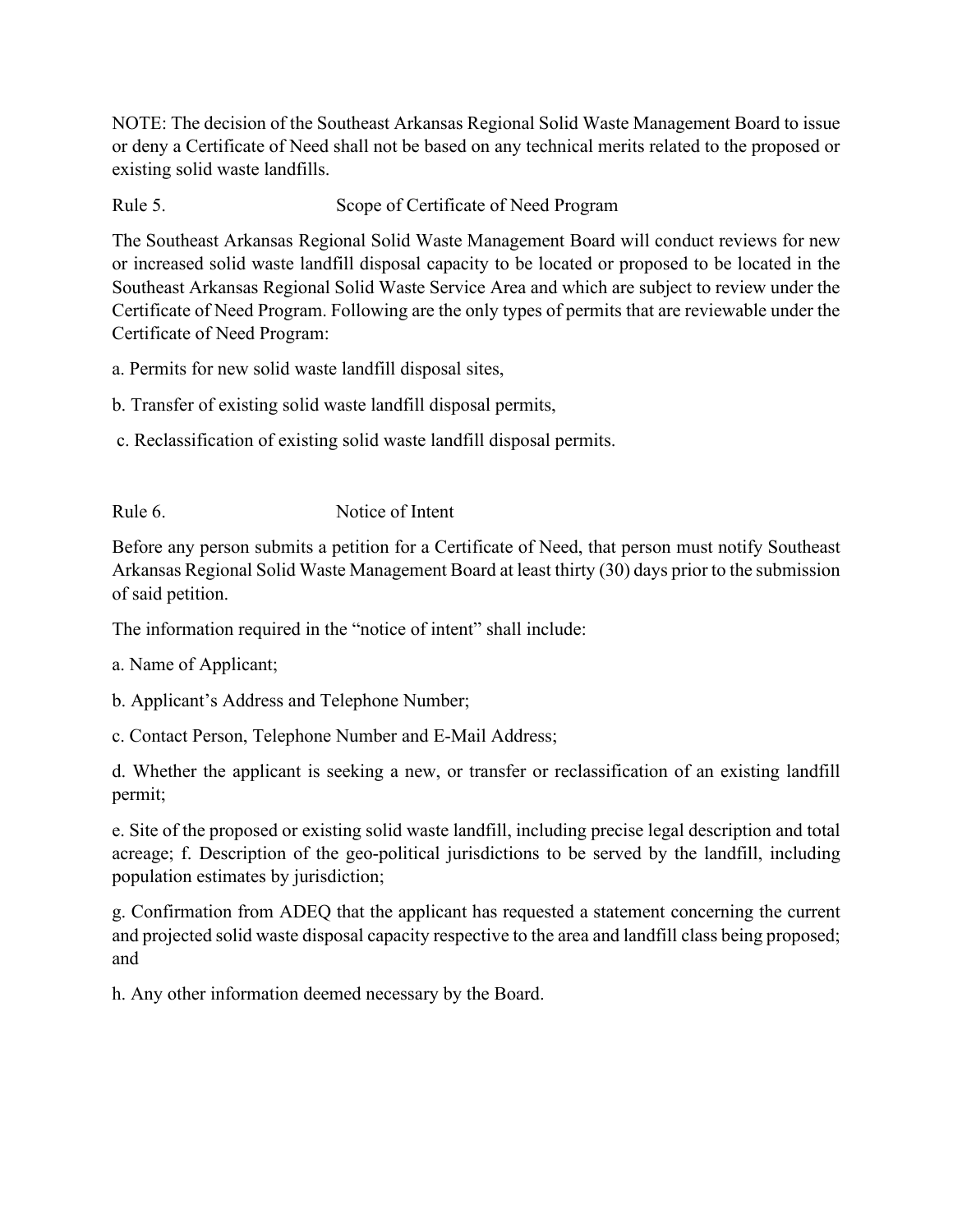Rule 7. Enforcement

A. The Certificate of Need Program provides that:

1) No Certificate of Need Application will be accepted nor will a Certificate of Need be issued to any applicant where the solid waste landfill disposal capacity for the respective area and class (s) of permit under review exceeds twenty-five (25) years at the time of the "Notice of Intent" (RULE 6.) is submitted.

2) No Certificate of Need Application will be accepted for review unless a "Notice of Intent" has been filed in accordance with RULE 6.

3) The Southeast Arkansas Regional Solid Waste Management Board will only issue a Certificate of Need for applications which are found to be needed.

# Rule 8. Adoption & Public Notice of Review Procedures & Criteria

Before the Southeast Arkansas Regional Solid Waste Management Board adopts these proposed review procedures and criteria, or any revisions to the proposed review procedures and criteria, persons will be given the opportunity to offer written comments on the procedures and criteria. The Southeast Arkansas Regional Solid Waste Management Board will mail a copy of the proposed revisions to ADEQ at the time notice is provided pursuant to the following paragraph.

The Southeast Arkansas Regional Solid Waste Management Board will publish, in one or more newspapers of general circulation in the area of jurisdiction, a notice stating that review procedures and criteria, or revisions to them have been proposed for adoption and are available at the Southeast Arkansas Regional Solid Waste Management Board Office for inspection and copying, and the date of the public hearing referred to below.

Prior to the adoption of these rules and any revisions to these rules, the Southeast Arkansas Regional Solid Waste Management Board shall conduct a public hearing not less than twenty (20) days before the effective date of adoption. The public hearing will be held in the county where the administrative office of the Southeast Arkansas Regional Solid Waste Management Board is located.

#### Rule 9. Procedures for Certificate of Need Review

A. Notification of the Beginning of a Review – Timely written notification will be sent to affected persons, at the beginning of a review of an application for a Certificate of Need, and to any person who has required his name on the Southeast Arkansas Regional Solid Waste Management Board mailing list maintained by the Southeast Arkansas Regional Solid Waste Management Board. Notification will include the proposed review period (Rule 9. Paragraph b.), the date (s) of any scheduled or anticipated meetings and the public hearing to be held during the course of review, and the location where information related to the request for Certificate of Need may be reviewed.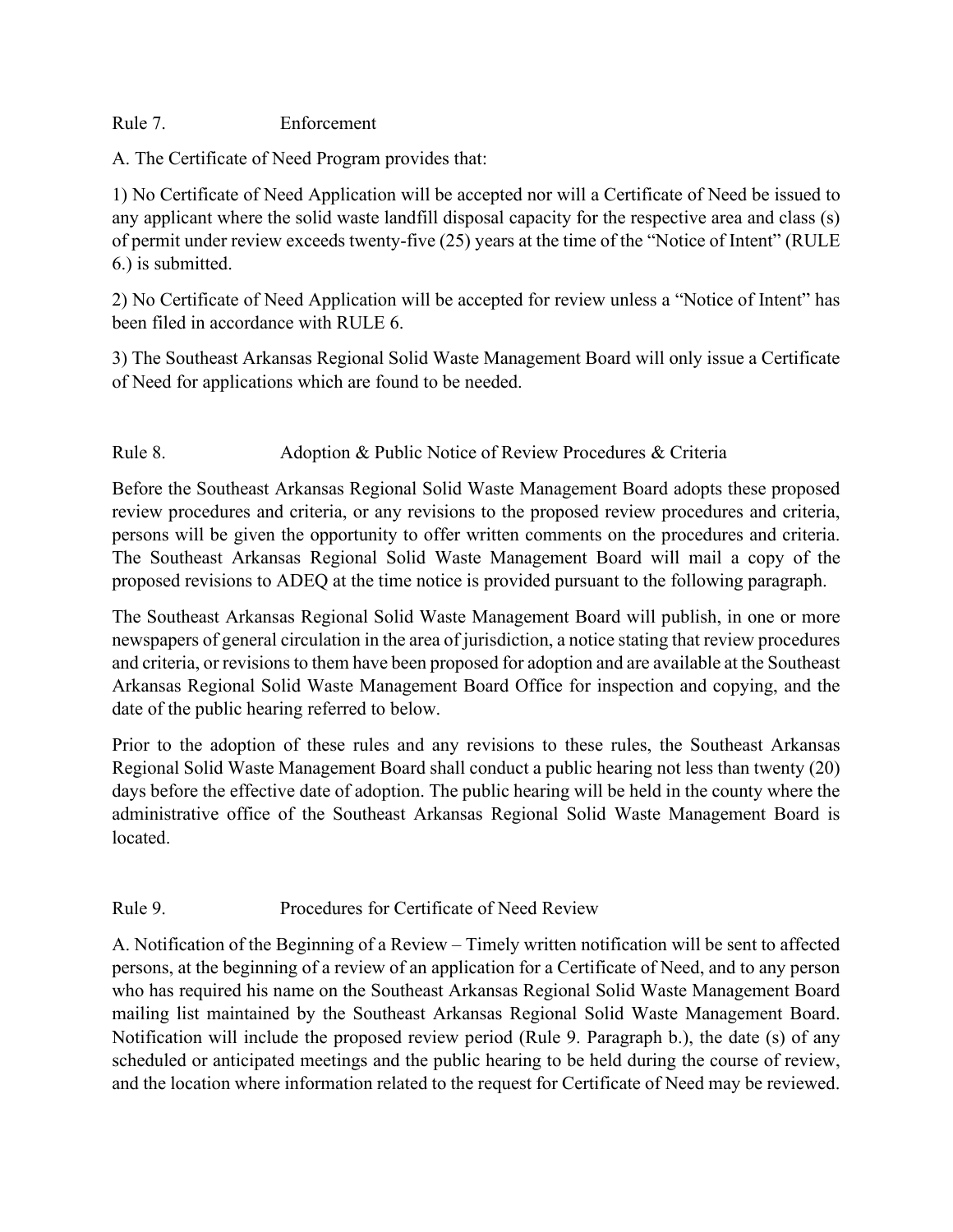1. For purposes of this paragraph, the date of notifications is the date on which the notice is sent or the date on which the notice appears in a newspaper of general circulation, whichever is later, and

2. Written notification to affected persons will be made by fax, mail or email; and notification to members of the public will be provided through newspaper of general circulation and public information channels in the Regional Solid Waste Service Area, whichever is applicable.

B. Review Period – The Southeast Arkansas Regional Solid Waste Management Board will establish a review period, which will include: 1) the date of the public hearing to be held in the County where the proposed solid waste landfill is to be located; and 2) the date of finial Southeast Arkansas Regional Solid Waste Management Board finding (normally sixty (60) days or less from the date of notification). The review period begins on the date established in Rule 9., Paragraph a.

C. Public Comment Period – The Southeast Arkansas Regional Solid Waste Management Board will accept written comments regarding an application for the period from the date of notification (Rule 9, Paragraph a.) through the close of business on the date of the public hearing (Rule 9, Paragraph f.) regarding the application for which notification was made.

D. Information Requirements – There is a provision for persons subject to a review to submit to the Southeast Arkansas Regional Solid Waste Management Board information that the Southeast Arkansas Regional Solid Waste Management Board requires relating to Rule 4, Paragraph e., Items 1-4. The form, manner, and content of the information will be as follows:

1. The applicant's petition for a Certificate of Need shall include:

a. Applicant name, address, and telephone number;

b. Contact Person and Telephone number;

c. Name of individual/organization having legal ownership of the land where the proposed site and/or existing landfill is located;

d. Description of geo-political jurisdictions to be served; including population estimates by jurisdiction;

e. Documentation that the proposed solid waste landfill complies with each of the criteria enumerated in Rule 4, Paragraph e., Items 1-4.;

f. Amount of disposal capacity being proposed (stated in years) and description of how the capacity was calculated; and

g. Other information deemed necessary to make determination of need. (This information will be specified and requested of the applicant within two weeks of receipt of initial application. The beginning of review (Rule 9., Paragraph a.) will not commence until all information is on file with the Southeast Arkansas Regional Solid Waste Management Board.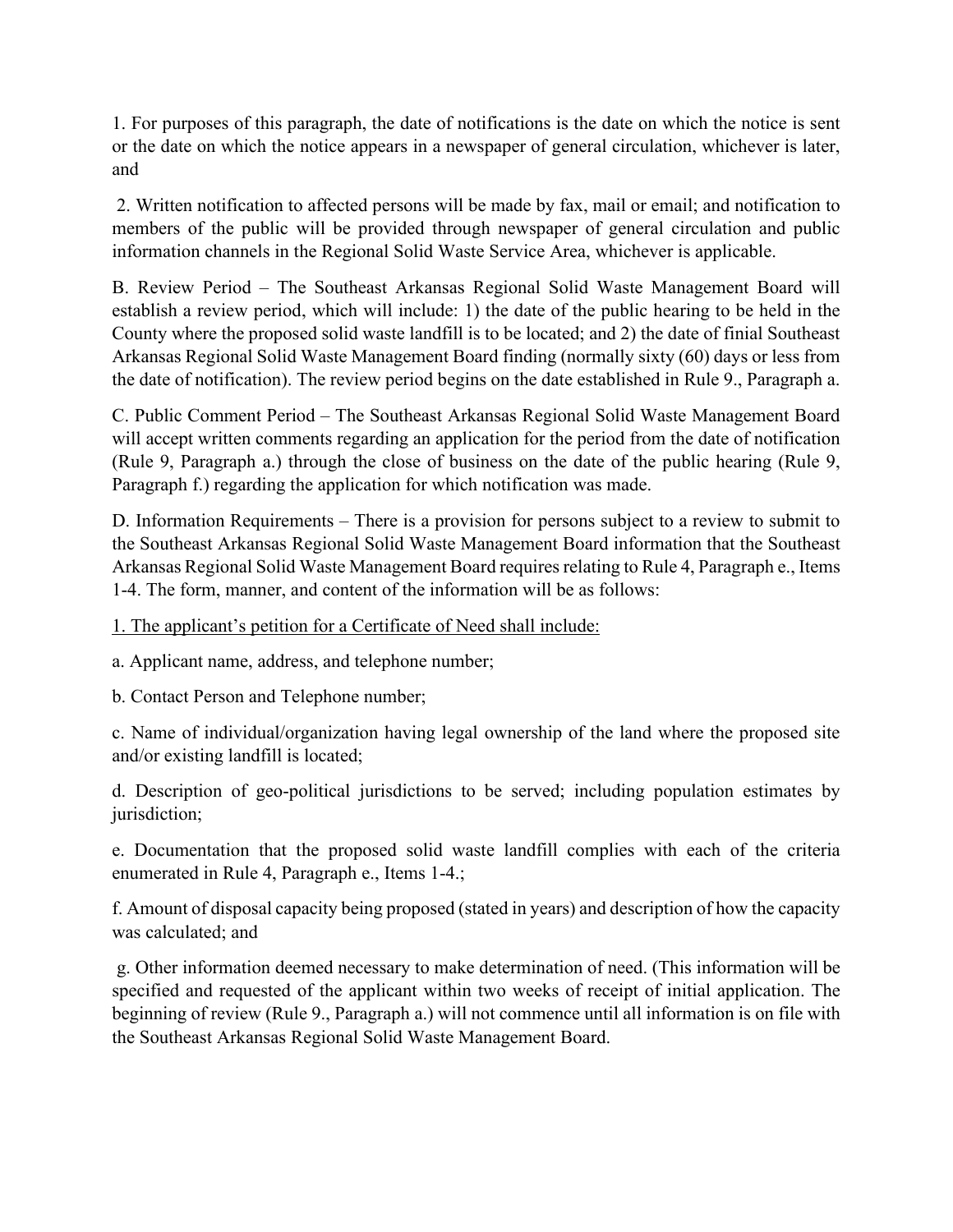2. An application for a Certificate of Need will not be placed under review nor will notification of beginning of review be made until or unless the application contains the information specified herein, and has been determined to be complete

E. Written Findings and Conditions – Written findings, including specific documentation, which state the basis for any final decision made by the southeast Arkansas Regional Solid Waste Management Board are required. When a Certificate of Need is to be issued, these findings will include the findings of need required by Rule 7. The Southeast Arkansas Regional Solid Waste Management Board will not make its final decision subject to any condition unless the condition directly relates to criteria established under Rule 4., Paragraphs c., d., e., and Rule 10., and/or criteria prescribed by regulation by the Southeast Arkansas Regional Solid Waste Management Board in accordance with an authorization under State Law.

F. Public Hearing in the course of Review – The Southeast Arkansas Regional solid Waste Management Board will provide a public hearing during the course of review on each Certificate of Need application (before the Southeast Arkansas Regional Solid Waste Management Board makes it decision). The public hearing will be held in the County where the proposed solid waste disposal facility is to be located, and notification of said public hearing will be made in accordance with Rule 9, Paragraph a., Item 2).

G. Ex Parte Contacts – After the commencement of a public hearing under paragraph e. of Rule 9., and before a decision is made, there shall be no "ex parte" contacts between: (1) any person acting on behalf of the applicant, and (2) any person in the Southeast Arkansas Regional Solid Waste Management Board who exercises any responsibility respecting the application or withdrawal.

# **NOTE: An "Ex Parte Contact" is defined as "an oral or written communication not on the public record with respect to which reasonable prior notice to all parties is not given, but it shall not include requests for status reports on any matter or proceeding."**

H. Withdrawal of a Certificate of Need – An applicant for a Certificate of Need will need specify the time the applicant will make an application for a solid waste landfill permit to the Arkansas Department of Environmental Quality, and a time, that if and when a permit is issued by the ADEQ, that construction will be completed and operation of the permitted facility is to begin. After issuance of a Certificate of Need, the Southeast Arkansas Regional Solid Waste Management Board will periodically review the progress of the holder of the Certificate of Need in meeting the timetable specified in the approved application and report same to the ADEQ and permit holder. If on the basis of this review the Southeast Arkansas Regional Solid Waste Management Board determines that the holder of the Certificate of Need is not meeting the timetable and is not making a good faith effort to meet it, the Southeast Arkansas Regional Solid Waste Management Board may withdraw the Certificate of Need. In the withdrawing a Certificate of Need, the Southeast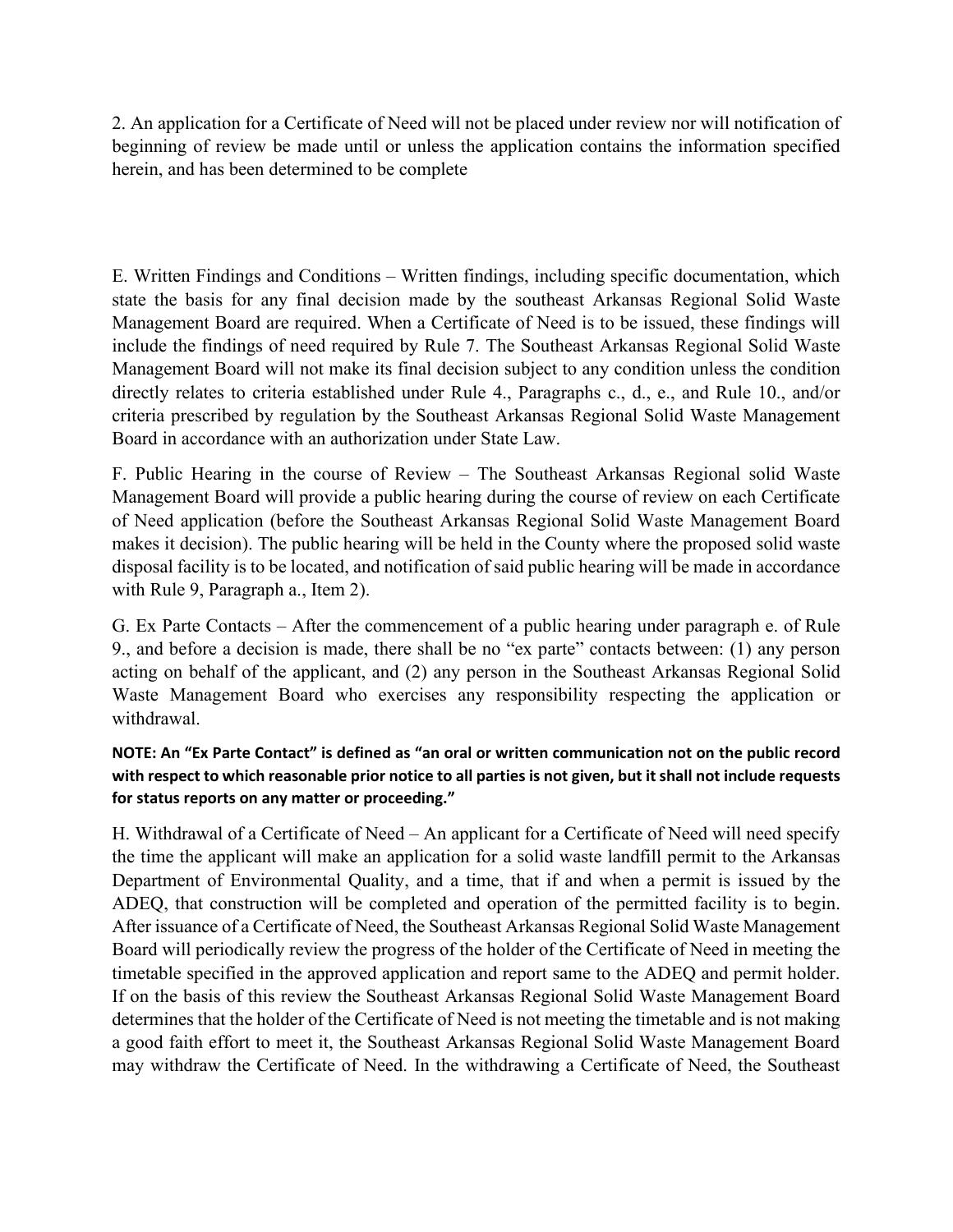Arkansas Regional Solid Waste Management Board will follow the procedures in Paragraph f. of this RULE.

I. Availability of Reports; Method of obtaining Public Access – The Southeast Arkansas Regional Solid Waste Management Board will provide upon request, notification of the status of the review of proposals, findings made in the course of the reviews, and other appropriate information respecting all reviews. The Southeast Arkansas Regional Solid Waste Management Board will maintain and keep on file and will provide access by general public to all applications reviewed by the Southeast Arkansas Regional Solid Waste Management Board and to all other written materials essential to any review.

Rule 10. Criteria for Review of Certificate of Need Applications

The Southeast Arkansas Regional Solid Waste Management Board will utilize the following criteria in its review of petitions for Certificates of Need.

A. Rule 4., Paragraphs c., d., and e.

B. The information provided by the applicant in the petition.

C. The requirements and considerations of any Needs Assessments prepared pursuant to Section 8 of ACT 870.

D. The location of the applicant's proposed solid waste landfill based on jurisdictions needs and its highway and road system.

E. The need for the solid waste landfill based upon the jurisdiction's excess projected capacity which is currently permitted for operation.

F. That the approval of the Certificate of Need and resulting increase in landfill capacity for the respective class does not cause the jurisdiction's excess projected capacity for that class to exceed thirty (30) years. G. In the case of existing or previously permitted landfills the quality of operation and compliance by those facilities in the past.

H. Any Solid Waste Management System Plan promulgated and approved pursuant to Arkansas Act 237 of 1971, and to the extent these plans conform to an overall regional planning strategy.

Rule 11. Continuing Effect of a Certificate of Need

A. When the Southeast Arkansas Regional Solid Waste Management Board grants a Certificate of Need, the obligation for such approval shall be the submission of a pre-application to the) Arkansas Department of Environmental Quality (ADEQ) within sixty (60) days of the date of the Certificate of Need. If after sixty days a pre-application has not been submitted to ADEQ then the Certificate of Need shall be withdrawn as prescribed in Rule 9., Paragraph h.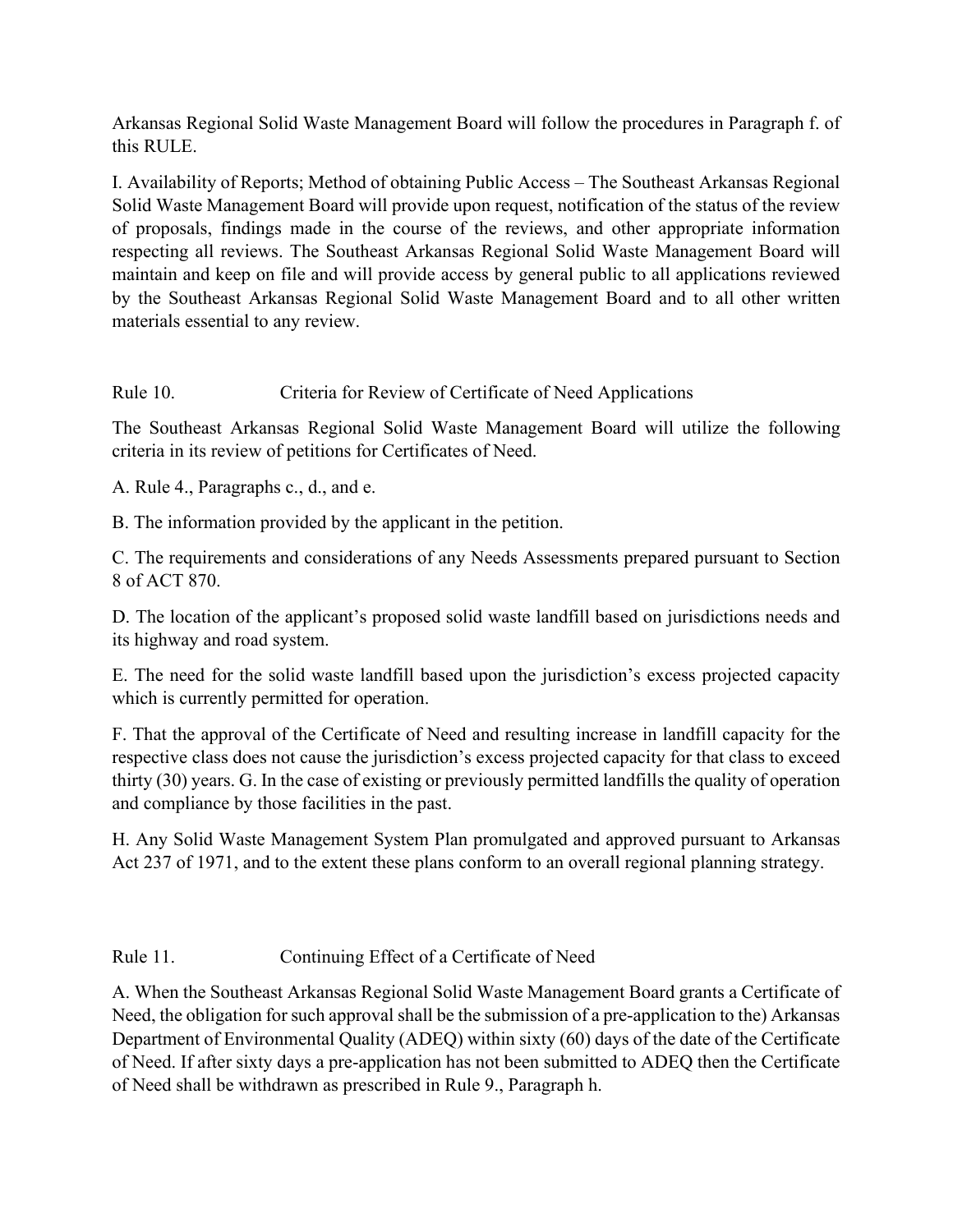B. Under no conditions or circumstances shall a Certificate of Need be in effect for more than six (6) months, unless a permit application for which the Certificate was issued is pending and active with the ADEQ. If in the vent a permit application is denied or approved by ADEQ, then the Certificate of Need, for which the permit was requested, becomes withdrawn.

C. Under no conditions or circumstances shall a Certificate of Need be transferred, assigned, or otherwise provided to any individual or organization other than as originally specified on the Certificate of Need.

Rule 12. The Sixty (60) Day Application Process for Certificate of Need Reviews

The following is a summary of the process for submitting and the progression of an application for Certificate of Need. Each step in the process must be completed prior to issuing or denying a Certificate of Need.

A. Letter of Intent – A letter of intent is required for every proposal to be reviewed. A potential applicant must submit a letter of intent to the Southeast Arkansas Regional Solid Waste Management Board prior to submission of an application. (Refer to Rule 6.)

B. Submission of Application to ADEQ– The applicant is responsible for submitting all information concerning the proposed acquisition of a Certificate of Need for the purpose of obtaining a solid waste landfill permit. (Refer to Rule 9., Paragraph d.)

C. Determination of Completeness – The Southeast Arkansas Regional Solid Waste Management Board will determine the completeness of an application, and within two weeks of receipt of an application, notify the applicant of any additional information necessary for completion of the application. If no request for additional information are made by the Southeast Arkansas Solid Waste Management Board within two weeks, the application will be deemed to be complete and affected persons will be notified of the beginning of review. (Refer to Rule 9., Paragraph a. and d.)

D. Beginning of Review – The initiation of the sixty (60) day review period begins on the date of notification by the Southeast Arkansas Regional Solid Waste Management Board, by letter, to the applicant of the completeness of the application and the beginning or the review or the date that public notice appears in the newspapers, whichever is later. (Refer Rule9., Paragraph a.)

E. Notification of the Beginning of Review – Upon determination of completeness, the Southeast Arkansas Regional Solid Waste Management Board will notify in writing, the applicant and all other affected persons that the review period for the application has begun. (Refer Rule 9., Paragraph a and b.)

F. Public Hearing During Course of Review – The Southeast Arkansas Regional Solid Waste Management Board will provide a public hearing during the course of review. (Refer Rule 9., Paragraph f.)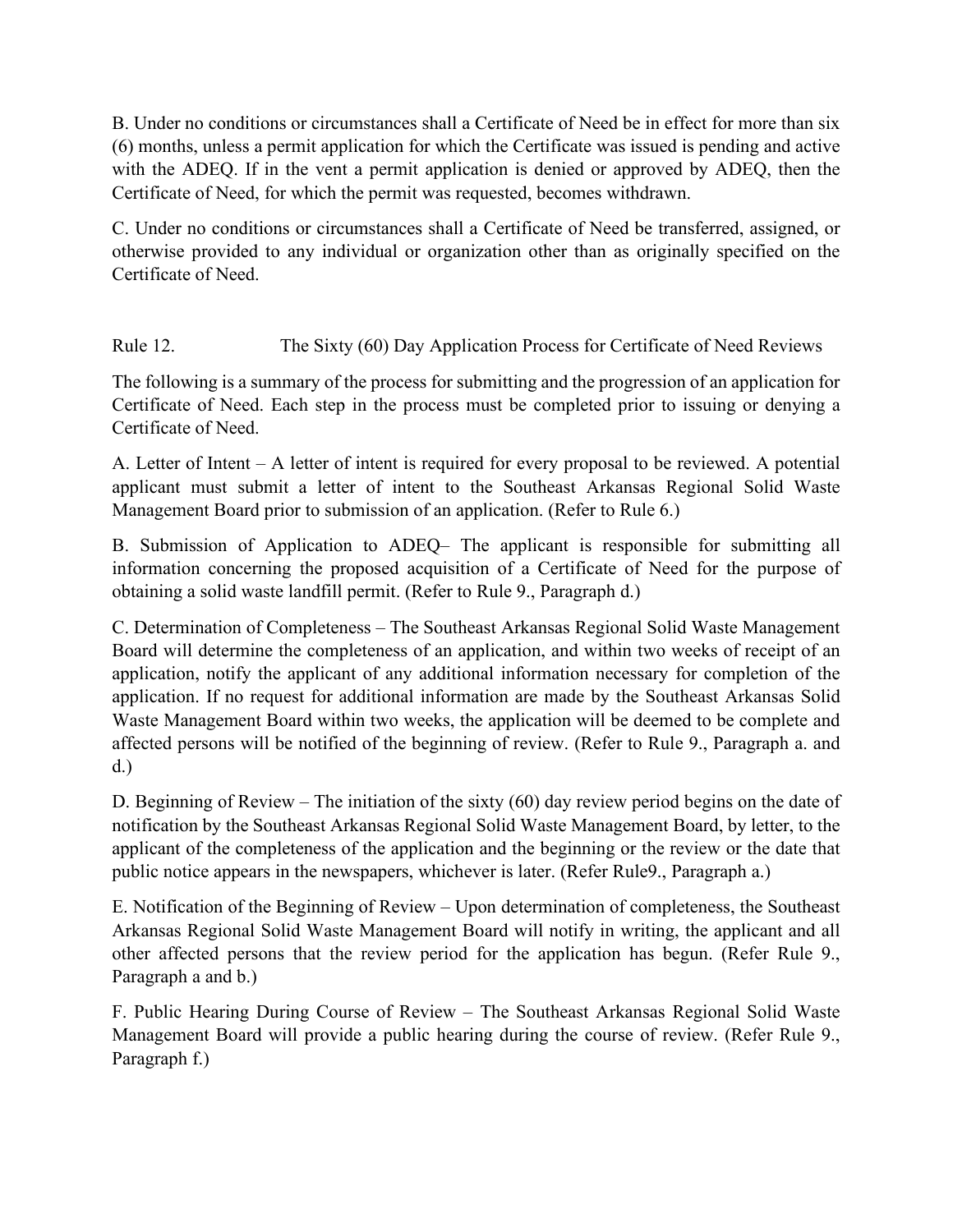G. The Southeast Arkansas Regional Solid Waste Management Board Findings – The Southeast Arkansas Regional Management Board will make a final determination on the application based on the established criteria and will provide written findings which state the basis for the final determination. (Refer Rule 9., Paragraph f.) Such findings will be sent to:

1. The applicant,

2. The Department of Environmental Quality, and

3. Others upon request.

- Rule 13. Appeals of Decision of the Southeast Arkansas Regional Solid Waste Management Board
	- A. Any interested party to a Certificate of Need determination by a Board may appeal the decision to the Director of the Department of Environment, pursuant to procedures adopted by the Commission.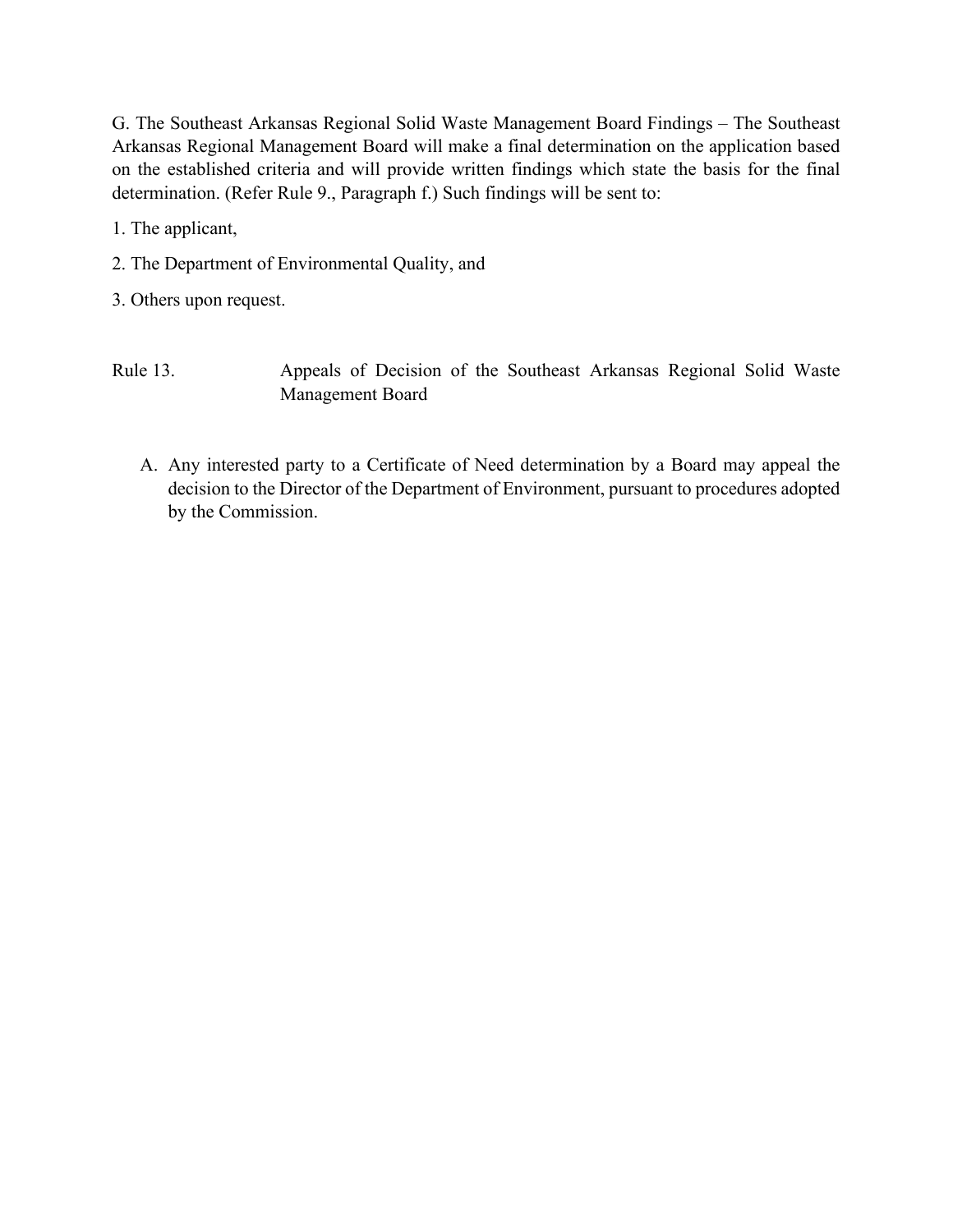$\overline{\phantom{a}}$  , and the contract of the contract of the contract of the contract of the contract of the contract of the contract of the contract of the contract of the contract of the contract of the contract of the contrac

Judge Eddie Best Attest<br>SEARSWMB Chairman

Secretary SEARSWMB

RESOLUTION  $\blacksquare$